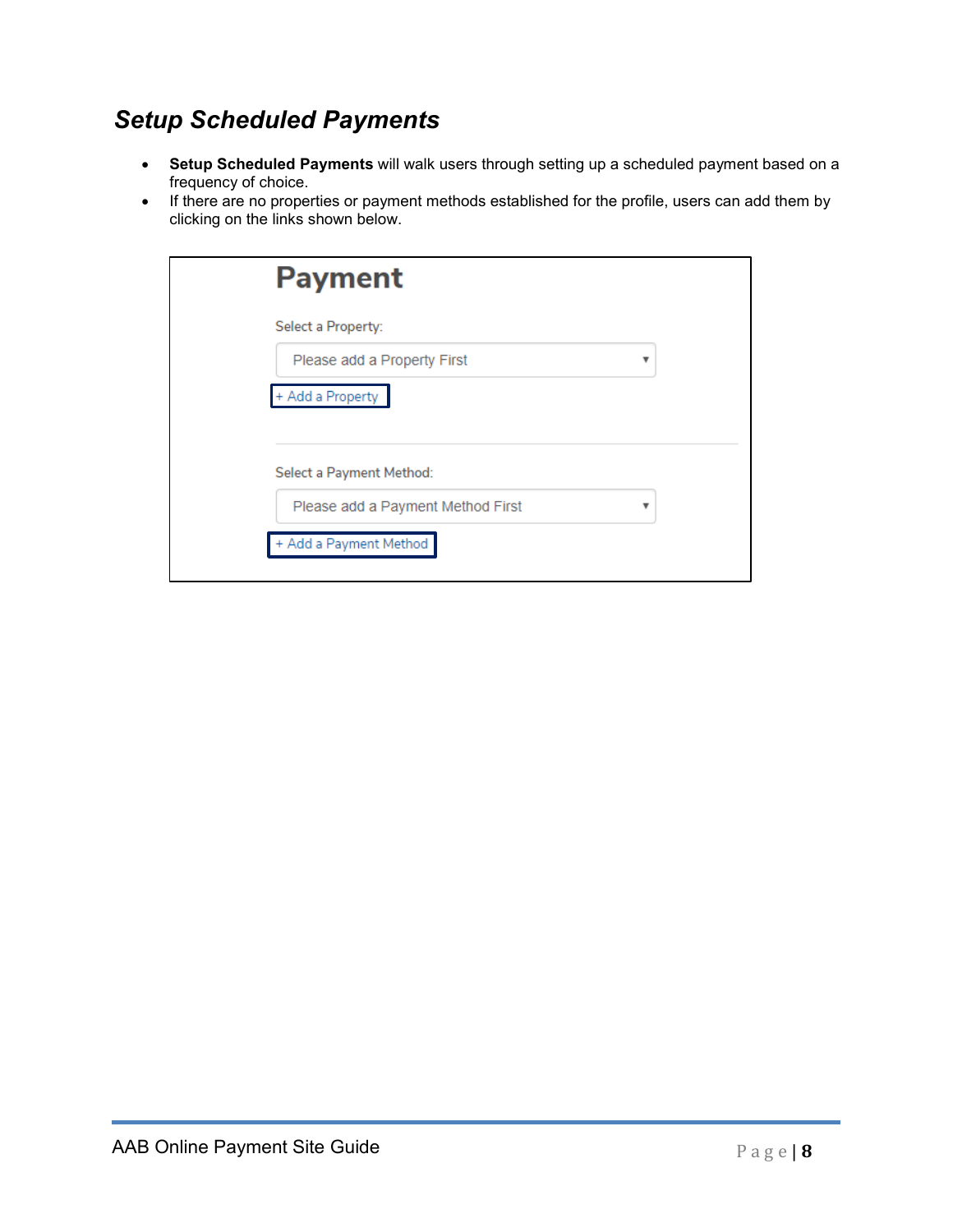- The payment type will automatically default to the **Scheduled Payment** tab, however, users may toggle between **Scheduled Payment** and **One Time Payment.** Users can make a scheduled payment on a monthly, quarterly, semi-annual or annual basis.
- The **End Date** defaults to *No End Date*, however, users have the ability to establish an end date.

| Fixed Amount \$                                   |                                                                                                                                                                                                                                                                                                                                  |
|---------------------------------------------------|----------------------------------------------------------------------------------------------------------------------------------------------------------------------------------------------------------------------------------------------------------------------------------------------------------------------------------|
|                                                   | \$0.00                                                                                                                                                                                                                                                                                                                           |
| sufficient to keep your Property Account current. | Specify the dollar amount you authorize on the date selected. You acknowledge<br>and agree that, your Association may update, however, is not required to update<br>your payment amount when a new assessment fee is assigned by the Association.<br>You are solely responsible for verifying and ensuring the payment amount is |
| Fee per payment:                                  | \$0.00                                                                                                                                                                                                                                                                                                                           |
| Payment Total:                                    | \$0.00                                                                                                                                                                                                                                                                                                                           |
| Frequency:                                        |                                                                                                                                                                                                                                                                                                                                  |
| Monthly                                           |                                                                                                                                                                                                                                                                                                                                  |
| Date of First Payment:<br>10/17/2018              | <b>End Date of Scheduled</b><br>Payment (Optional):<br>No end date                                                                                                                                                                                                                                                               |

• Once the payment is reviewed and confirmed, it will be presented under **Scheduled Payments** on the **User Dashboard.**

|                        | <b>Scheduled Payments</b> |                   |               |                        |
|------------------------|---------------------------|-------------------|---------------|------------------------|
|                        | Property                  | Next Payment Date | Frequency     | Amount                 |
| No Scheduled Payments  |                           |                   |               |                        |
| <b>Recent Payments</b> |                           |                   |               |                        |
| Payment Date           | Property                  | Amount            | <b>Status</b> | Transaction #          |
| No Recent Payments     |                           |                   |               |                        |
|                        |                           |                   |               | All Payments History > |
|                        |                           |                   |               |                        |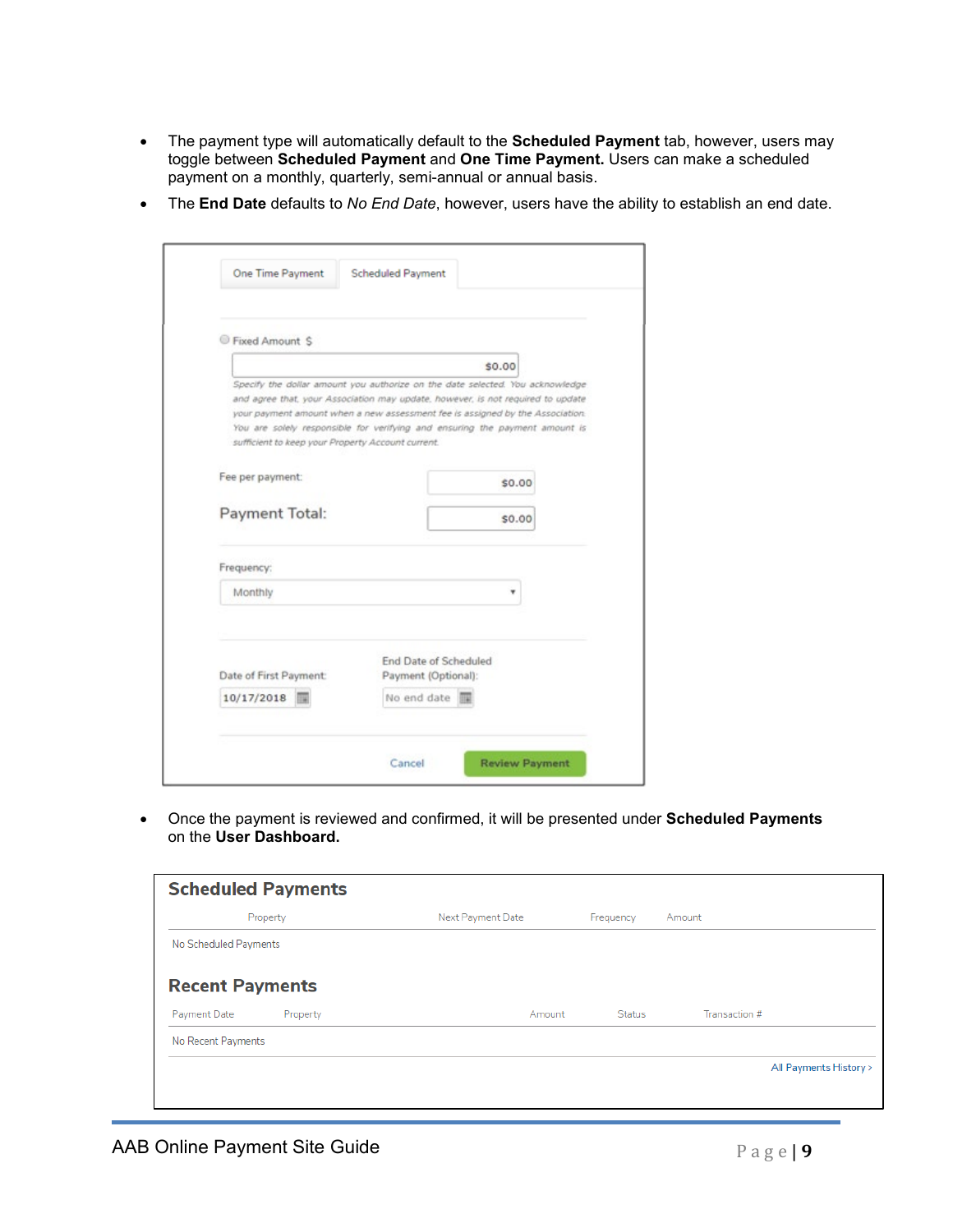# *Make a Payment*

Selecting *Make Payment* from the **User Dashboard** allows a setup of a one-time payment or scheduled payment. By default, the payment type will be set to one-time.

| <b>Welcome, Stephanie</b> |                                              |                                                     |                      |                                                                         |                                                                                                                                                                                                                                                                                                                                                                                                                                                                            | $\equiv$ Menu     |
|---------------------------|----------------------------------------------|-----------------------------------------------------|----------------------|-------------------------------------------------------------------------|----------------------------------------------------------------------------------------------------------------------------------------------------------------------------------------------------------------------------------------------------------------------------------------------------------------------------------------------------------------------------------------------------------------------------------------------------------------------------|-------------------|
| Dashboard                 |                                              |                                                     |                      |                                                                         |                                                                                                                                                                                                                                                                                                                                                                                                                                                                            |                   |
| $\overline{\cdot}$        | $\frac{1}{\cdots}$                           | $\overline{\phantom{a}}$<br>__<br>$\qquad \qquad -$ | <b>PRO</b>           | 0.0.0.0<br>$\frac{1}{2}$ $\frac{1}{2}$ $\frac{1}{2}$ $\frac{1}{2}$<br>- | $\frac{1}{2} \left( \frac{1}{2} \right) \left( \frac{1}{2} \right) \left( \frac{1}{2} \right) \left( \frac{1}{2} \right) \left( \frac{1}{2} \right) \left( \frac{1}{2} \right) \left( \frac{1}{2} \right) \left( \frac{1}{2} \right) \left( \frac{1}{2} \right) \left( \frac{1}{2} \right) \left( \frac{1}{2} \right) \left( \frac{1}{2} \right) \left( \frac{1}{2} \right) \left( \frac{1}{2} \right) \left( \frac{1}{2} \right) \left( \frac{1}{2} \right) \left( \frac$ | $\sim$            |
| <b>Make Payment</b>       | Setup<br><b>Scheduled</b><br><b>Payments</b> | Payment<br><b>Methods</b>                           | <b>My Properties</b> | <b>Payment</b><br><b>History</b>                                        | <b>Notifications</b>                                                                                                                                                                                                                                                                                                                                                                                                                                                       | <b>My Profile</b> |

|                                               | <b>Scheduled Payment</b> | One Time<br>payment.  | Toggle between<br>Scheduled or |
|-----------------------------------------------|--------------------------|-----------------------|--------------------------------|
| Payment Amount:                               |                          | \$0.00                |                                |
| Payment Date:<br>10/17/2018<br>$\blacksquare$ |                          |                       |                                |
|                                               |                          |                       |                                |
|                                               | Cancel                   | <b>Review Payment</b> |                                |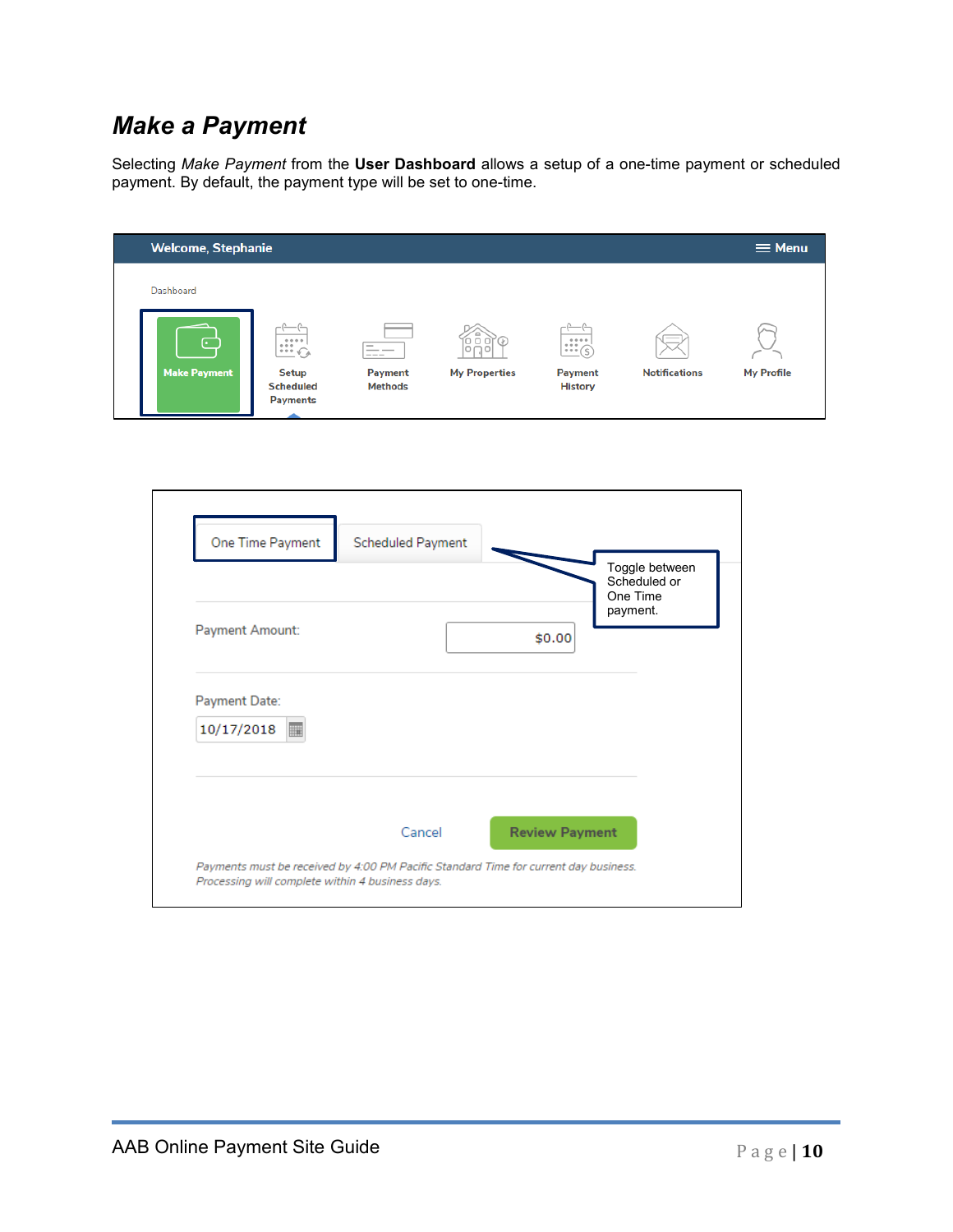### *Cancel a Payment*

Users can cancel a payment from the **User Dashboard** if the payment has not yet been pulled for processing and reflects a 'Pending' status.

• If the cancel option is not available, the payment has already begun processing and cannot be canceled.

|                        | Property         | Next Payment Date | Frequency     | Amount                                       |        |
|------------------------|------------------|-------------------|---------------|----------------------------------------------|--------|
| No Scheduled Payments  |                  |                   |               |                                              |        |
| <b>Recent Payments</b> |                  |                   |               | Cancel payment while<br>in 'Pending' status. |        |
| Payment Date           | Property         | Amount            | <b>Status</b> | Transaction #                                |        |
| 10/17/2018             | 5101 Coach Drive | \$10.00           | Pending       | 20000007                                     | Cancel |

# *Payment Methods*

A user may view or delete any existing payment methods as well as add new methods of payment.

- To add or delete payment methods, click *Payment Methods* from the **User Dashboard.**
- Users can add payment details by selecting *Add Payment Method.* This will require user bank routing and account information.

| <b>Add Payment Method</b>                                                            |                                                      |
|--------------------------------------------------------------------------------------|------------------------------------------------------|
| <b>Bank Account</b>                                                                  |                                                      |
| <b>Payment Information</b>                                                           |                                                      |
| <b>Account Type</b>                                                                  |                                                      |
| Savings<br>Checking                                                                  | Ability to use either a                              |
| Name on Account:                                                                     | Checking or Savings<br>account.                      |
| required field                                                                       |                                                      |
| <b>Routing Number:</b><br>required field<br>Account Number:                          | 1025<br><b>DATE</b><br>PAY TO THE<br>\$<br>ORDER OF. |
| required field                                                                       | DOLLARS A                                            |
| Re-enter Account Number:                                                             | MEMO.<br>000000000<br>1025<br>:000000000:            |
| required field                                                                       | <b>Account Number</b><br><b>Routing Number</b>       |
|                                                                                      |                                                      |
| <back dashboard<="" td="" to=""><td><b>Add Payment Method</b><br/>Cancel</td></back> | <b>Add Payment Method</b><br>Cancel                  |

Please be sure that the check number is **not included** when entering the account number. The check number appears at the top right corner of the check and at the end of the account number on the bottom right.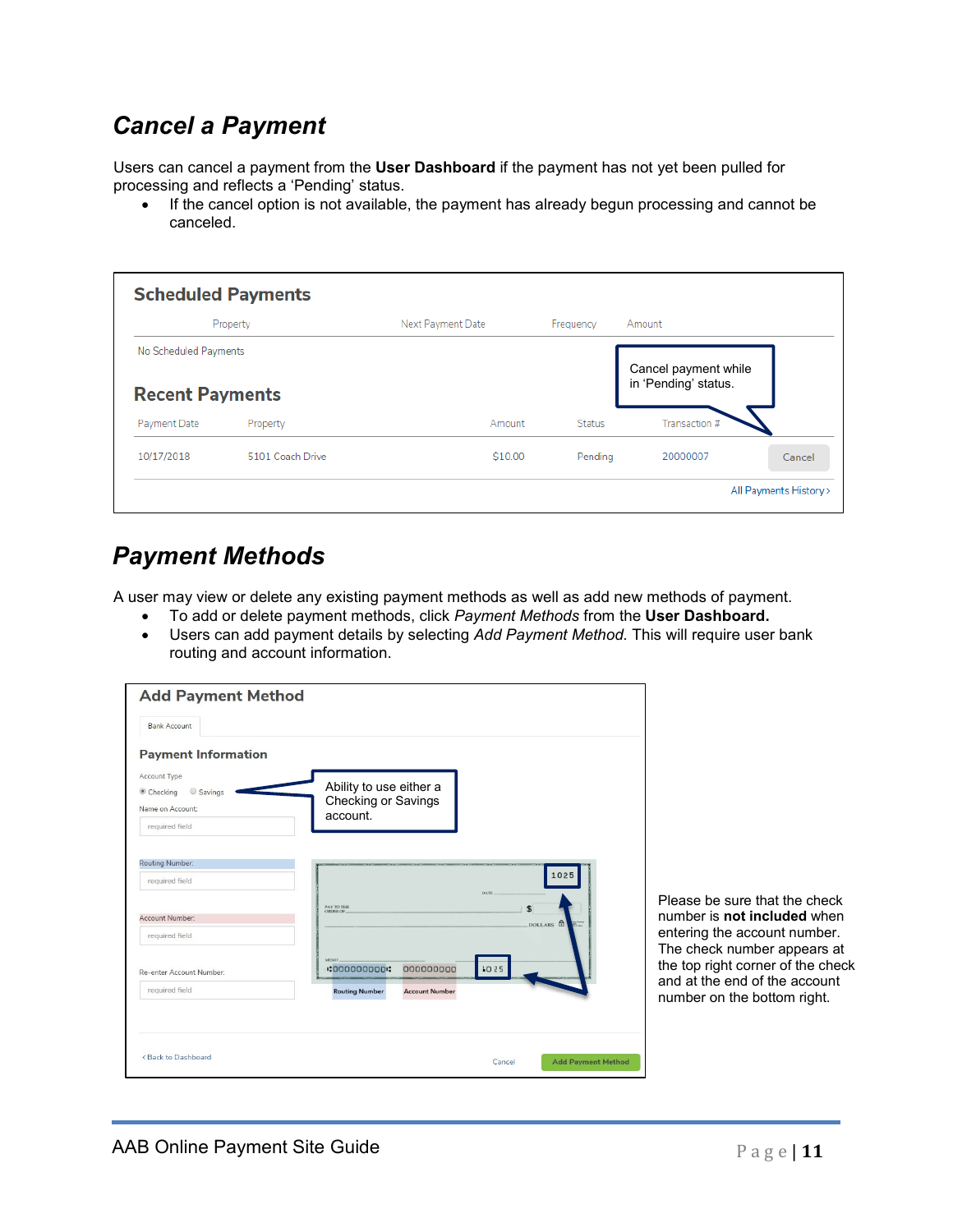### *Manage My Properties*

- The Homeowner's Online Payment Site Portal allows users to add, edit, or delete a property. Click *My Properties* from the **User Dashboard** to get started.
	- $\circ$  Management Company ID, association ID, property account number are required fields which can be gathered from the coupon, statement or directly from the management company.
	- o Nickname (optional) is used to help differentiate between properties.

| libir checks payable to:<br>Past Dan After Jan 15, 2018<br>required field<br>HOMEOWNERS ASSOCIATION NAME<br>Please make check payable to your Association and be<br>sure to use the return envelopes provided.<br>blallbillilablanddinamanlanadai<br>Homeowners Association<br>c/o Management Company Processing Center<br>Association ID (B)<br>P.O. Box 000000<br>Las Vegas, NV 89193<br><u>nnnn nnnнод nnnnnnnnnnnnnasys smithnnnnnnn 19999 2</u><br>Property Acct Number (C)<br>Association ID(B)<br>Management Company ID (A) |  |
|------------------------------------------------------------------------------------------------------------------------------------------------------------------------------------------------------------------------------------------------------------------------------------------------------------------------------------------------------------------------------------------------------------------------------------------------------------------------------------------------------------------------------------|--|
|                                                                                                                                                                                                                                                                                                                                                                                                                                                                                                                                    |  |
| required field<br><b>Property Account Number (C)</b>                                                                                                                                                                                                                                                                                                                                                                                                                                                                               |  |
|                                                                                                                                                                                                                                                                                                                                                                                                                                                                                                                                    |  |
| required field                                                                                                                                                                                                                                                                                                                                                                                                                                                                                                                     |  |
|                                                                                                                                                                                                                                                                                                                                                                                                                                                                                                                                    |  |
|                                                                                                                                                                                                                                                                                                                                                                                                                                                                                                                                    |  |
| <b>Property Nickname (optional)</b><br>Creating a property nickname may help to differentiate<br>multiple properties.                                                                                                                                                                                                                                                                                                                                                                                                              |  |

#### *Review Payment History*

- **Payment History** provides the ability to view and search through all transactions, including cancelled and returned payments (also includes one-time payments made outside of the profile using the same email address).
	- $\circ$  Users have the ability to search by property, date, amount, status or transaction number.

| <b>Payment History</b>                                |                                                        |                                                    |                                                                                           |               |
|-------------------------------------------------------|--------------------------------------------------------|----------------------------------------------------|-------------------------------------------------------------------------------------------|---------------|
| Property<br>All<br><b>Status</b><br>All               | $\boldsymbol{\mathrm{v}}$<br>$\boldsymbol{\mathrm{v}}$ | Date<br>Search Payment Date Range<br>Transaction # | Amount<br>iii<br>Search Amount Range<br>Items per page<br>20<br>$\boldsymbol{\mathrm{v}}$ | Go            |
| <b>Payment Date</b><br>Nothing found for this search. | Property                                               | Amount                                             | <b>Transaction #</b>                                                                      | <b>Status</b> |